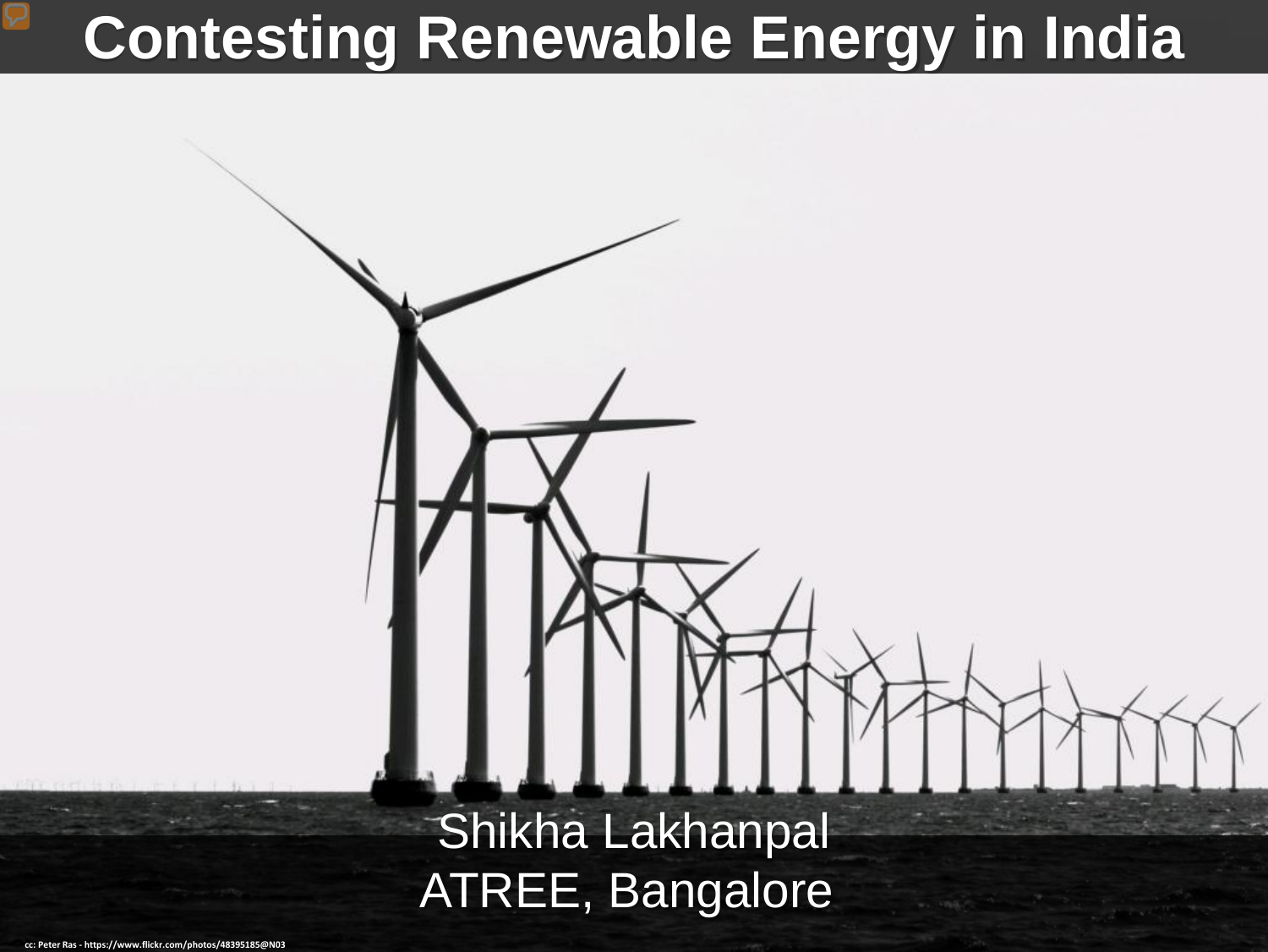

## **How are geographies of renewable energy shaped**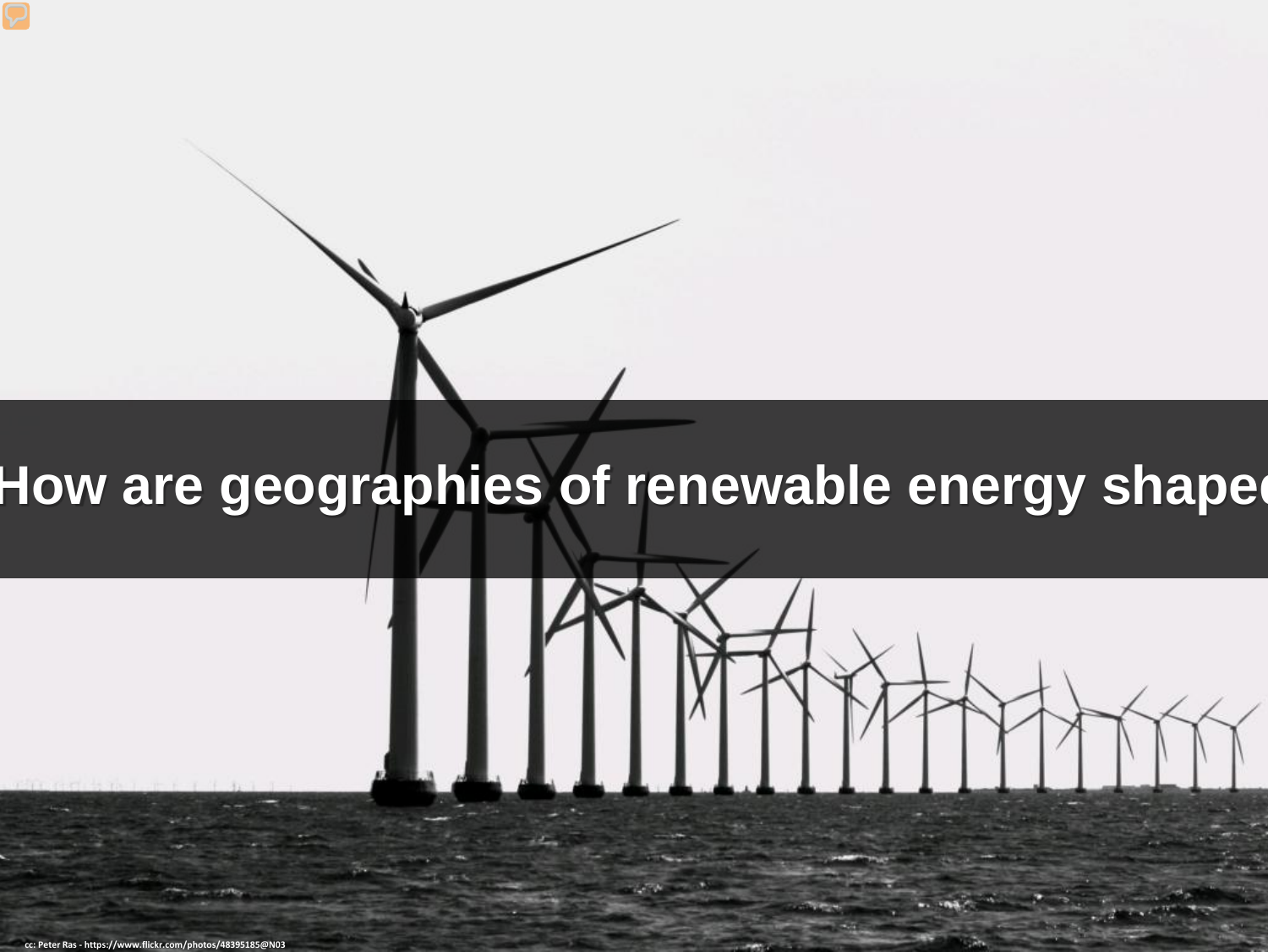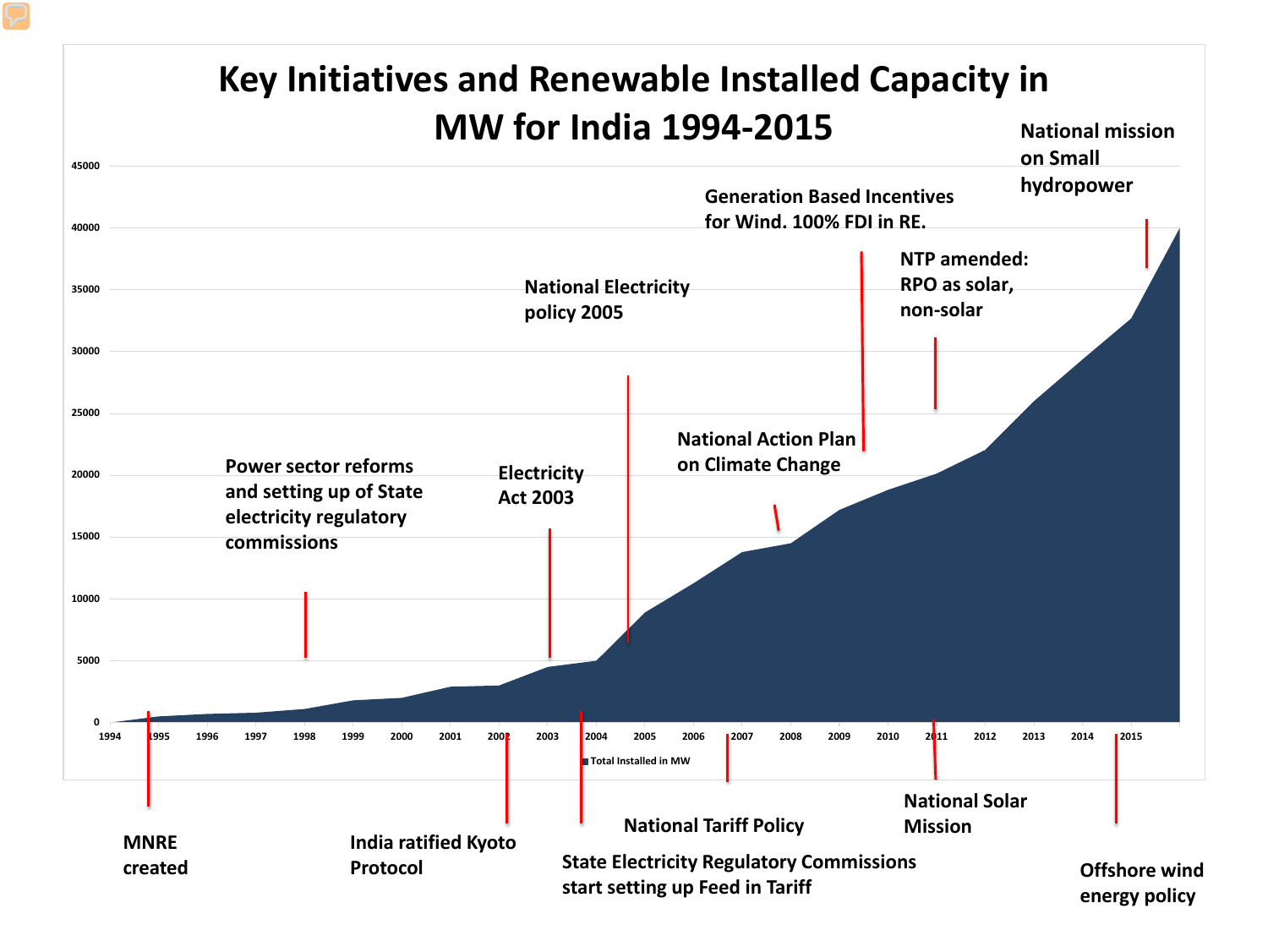"There is **no storage** of water and no dam is constructed in these projects. Small hydro projects are **runof-river** and are **environmentally sustainable**. These projects do not encounter the issues associated with large-scale hydro projects. There is **no deforestation**, **resettlement** or **rehabilitation**"

*National Mission on Small Hydro Power, Ministry of New and Renewable Energy, Government of India (April 2015)*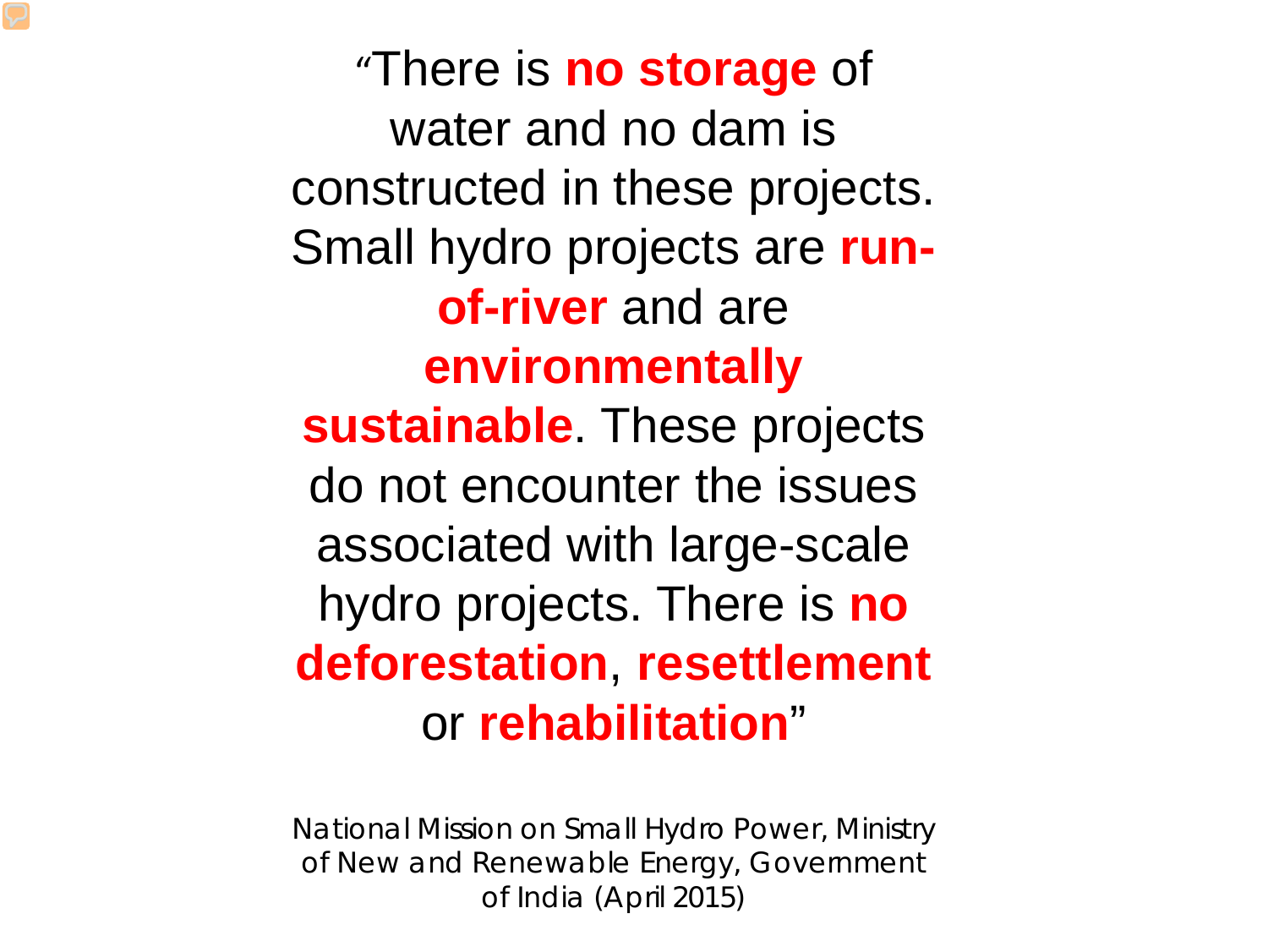# **Case study: Karnataka**

**cc: wildxplorer - https://www.flickr.com/photos/21932201@N04**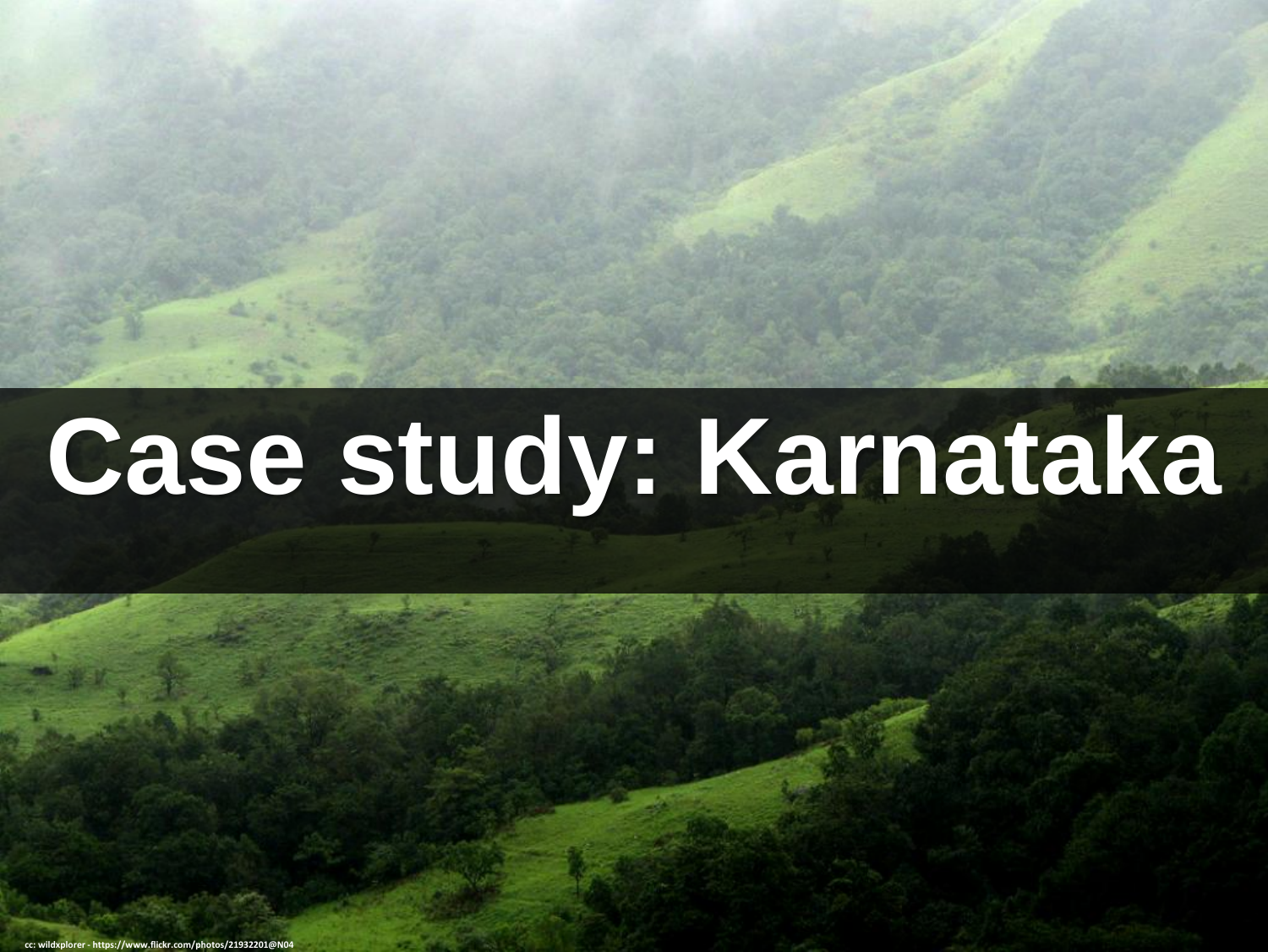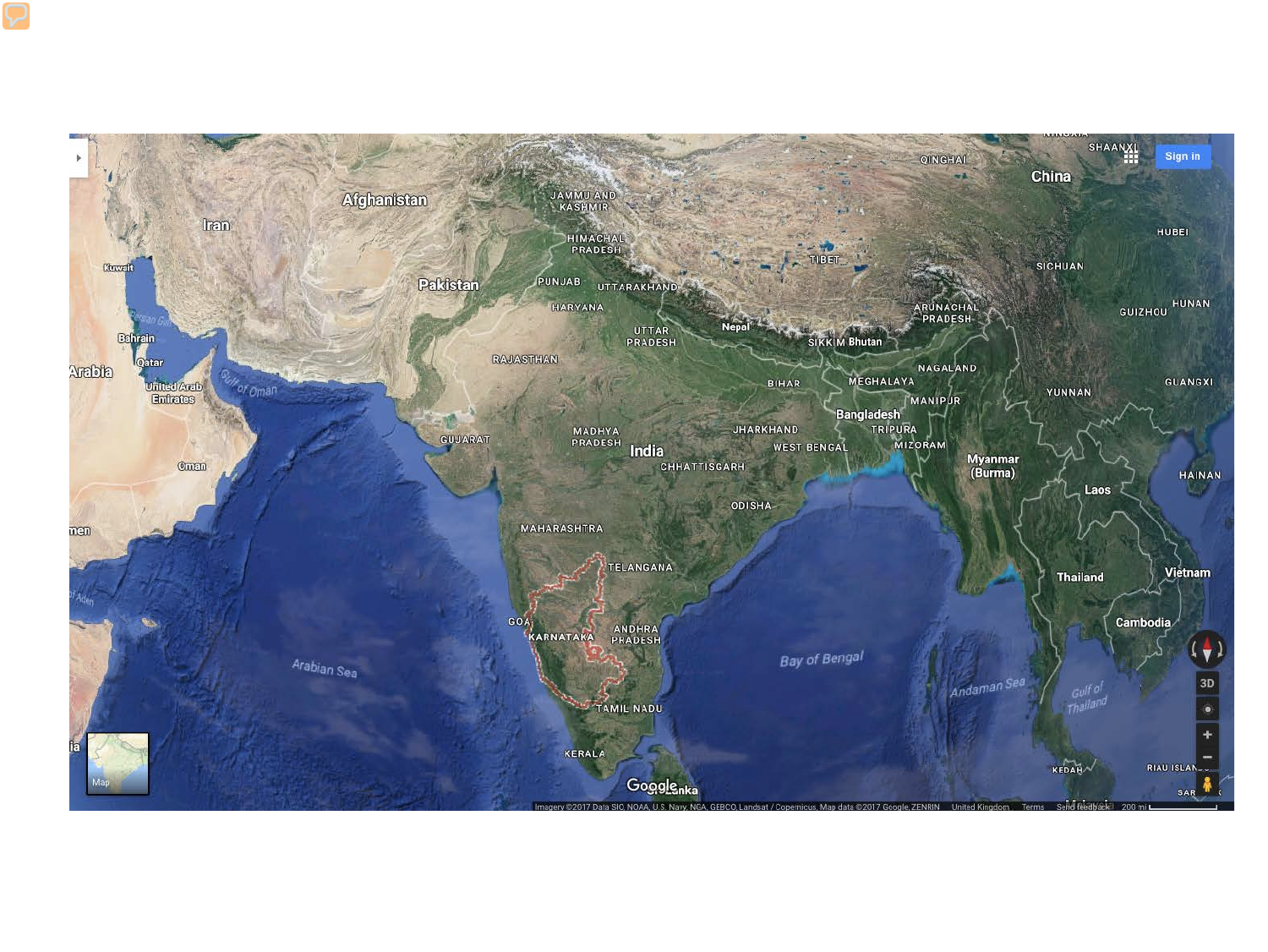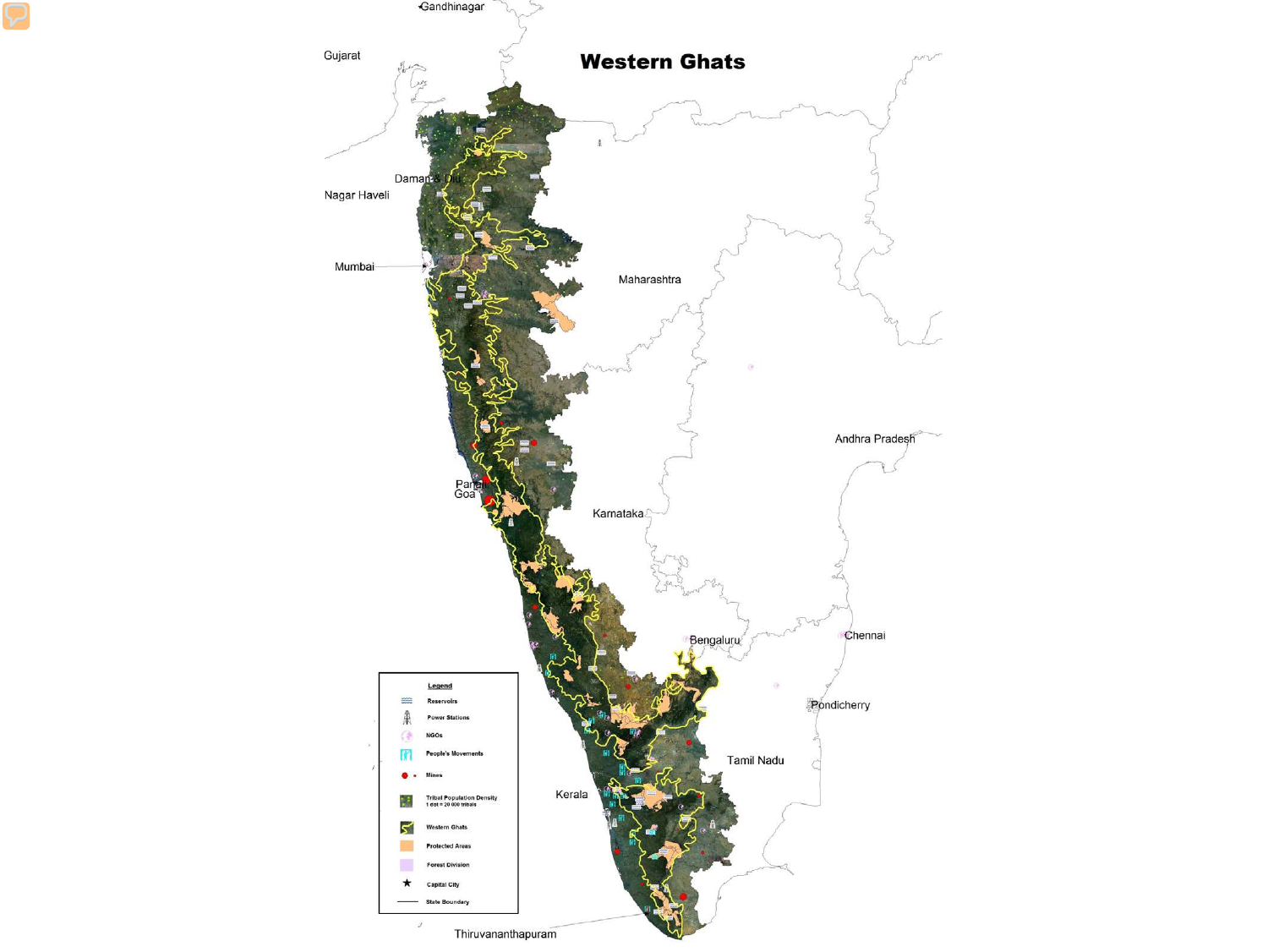# Kukke SHP dam



Ulippu

13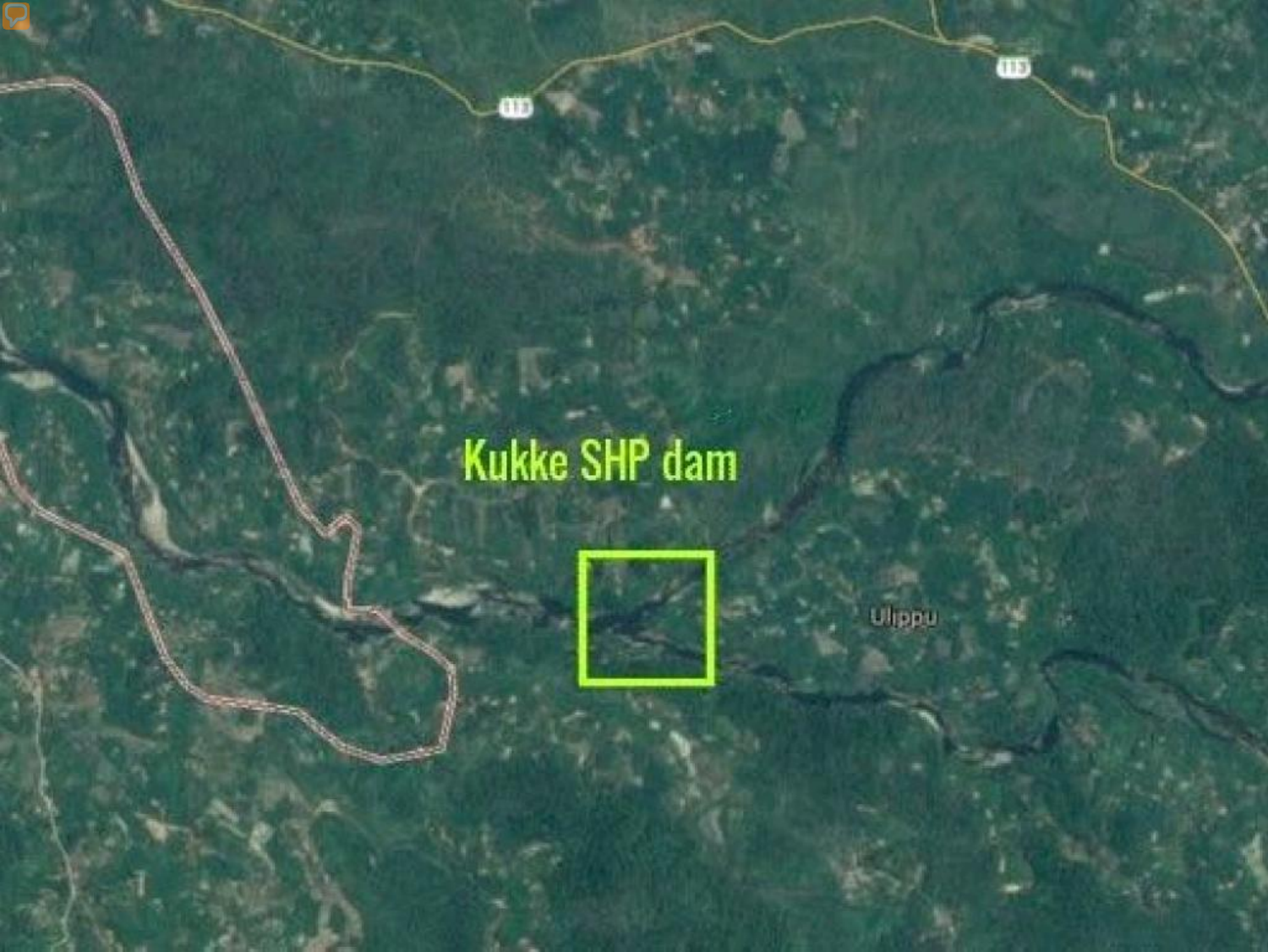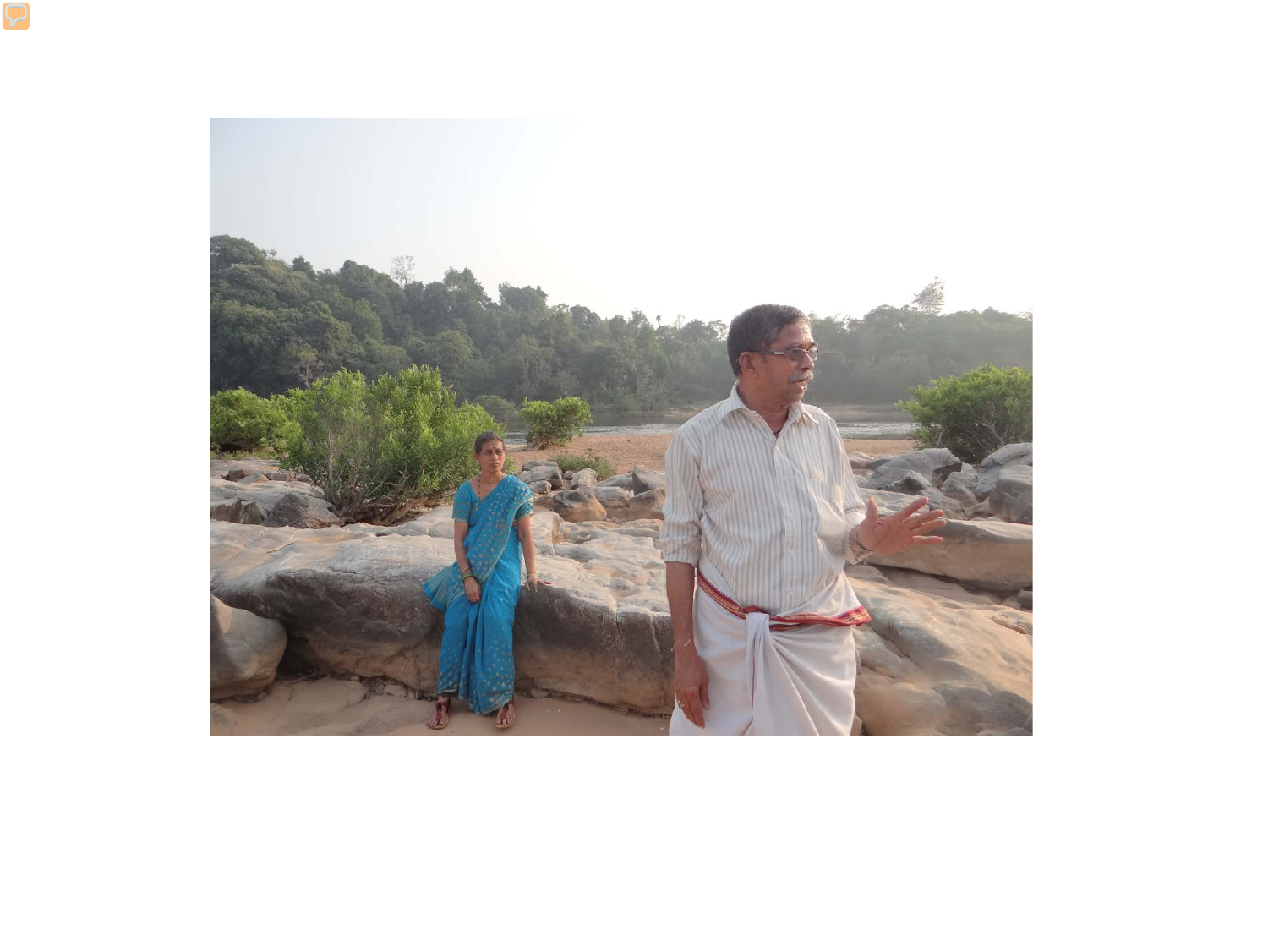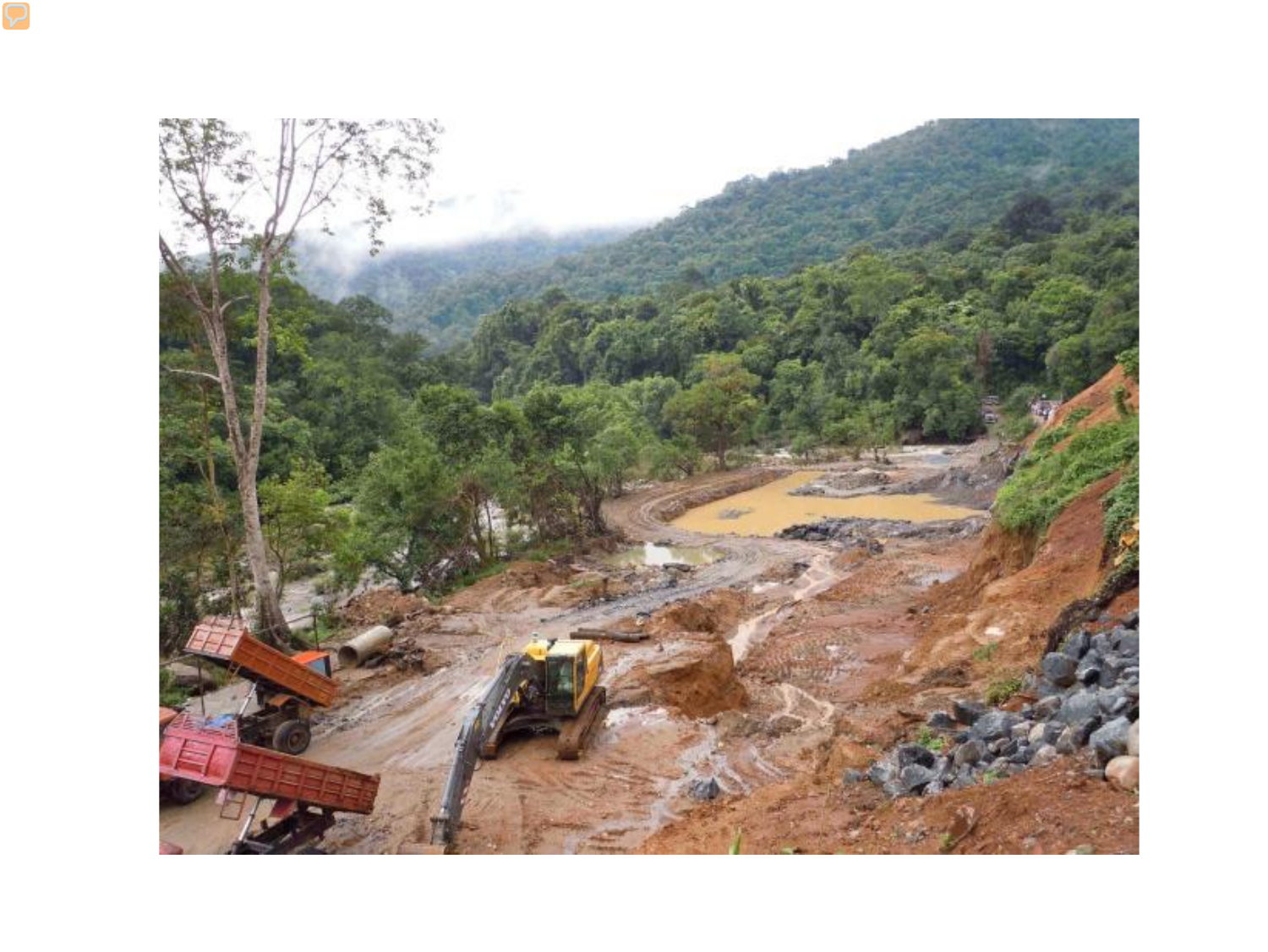"*KREDL supported us when we told them about our livelihoods but the (federal) Ministry of New and Renewable Energy did not listen to us. For the big international organisations like UNFCCC, we had to highlight the biodiversity angle."*

- Pradip K, local activist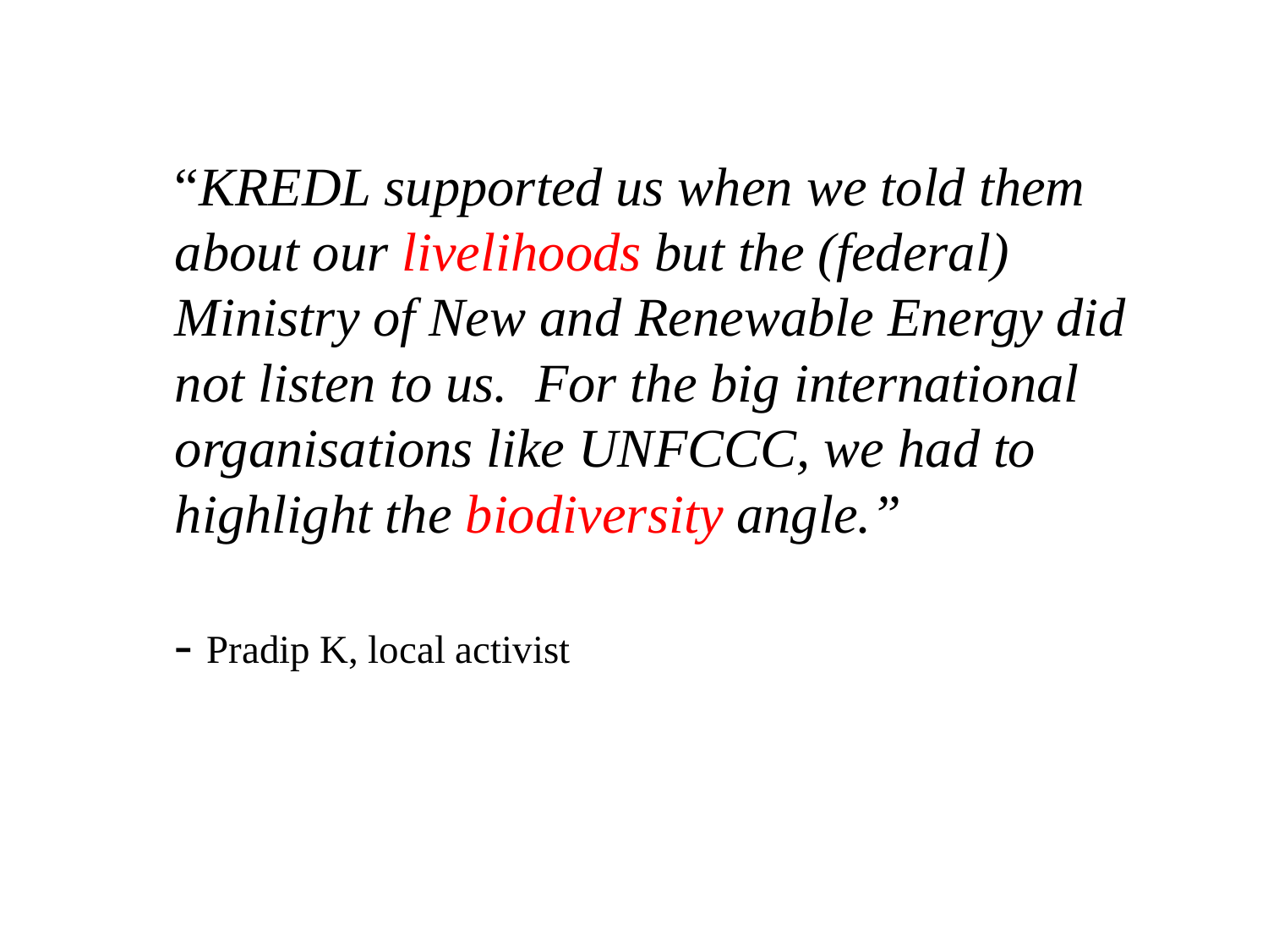